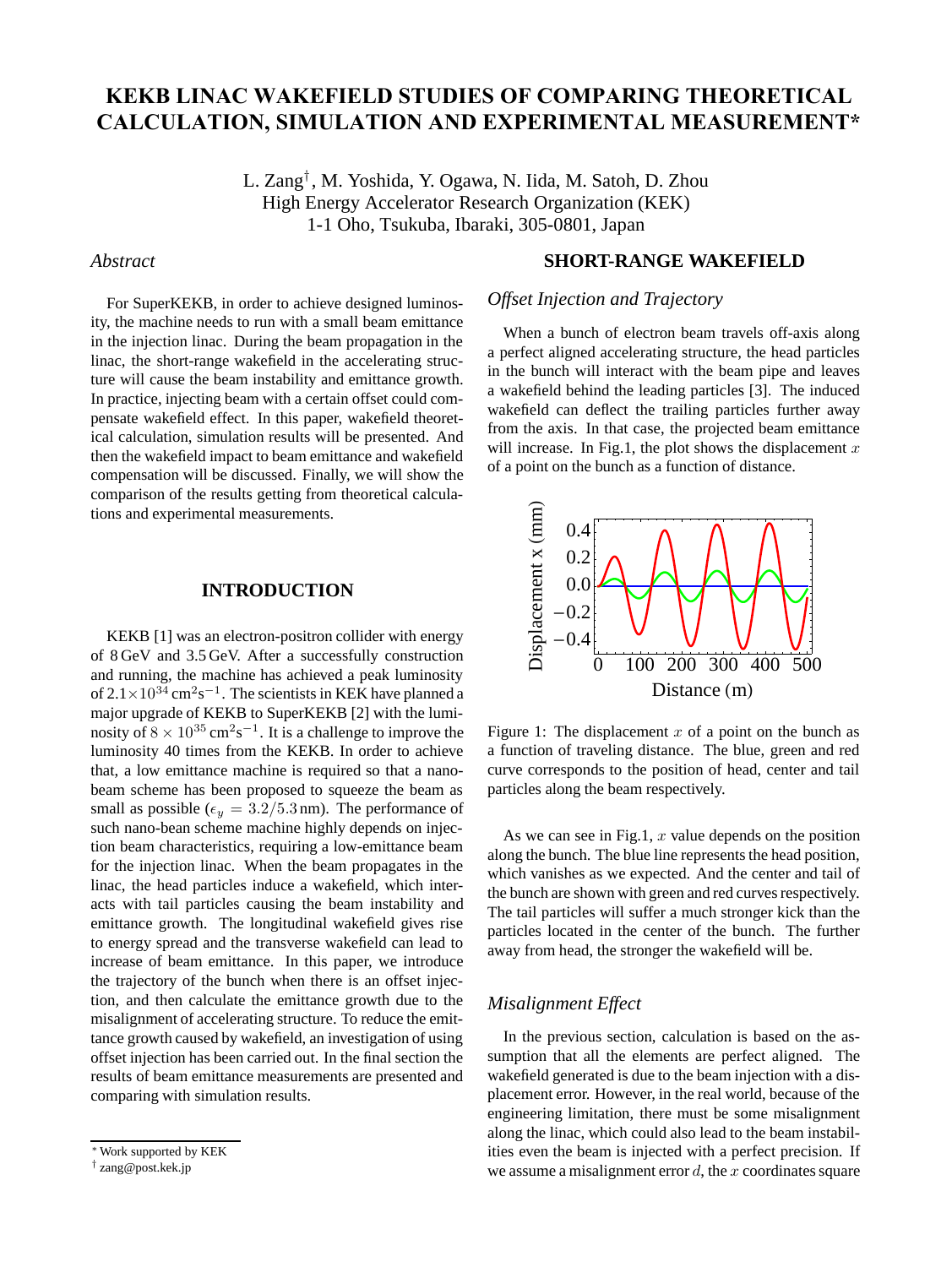will be represented as [4].

$$
\left\langle x_{mis}^{(1)2} \right\rangle = \frac{1}{2N_c} \left\langle d^2 \right\rangle \left( \frac{r_0 L}{\gamma_f k_0} \right)^2 ln(\frac{\gamma_f}{\gamma_0}) R_1^2(z) \tag{1}
$$

$$
\left\langle x_{mis}^{(2)2} \right\rangle \quad = \quad \frac{1}{24N_c} \left\langle d^2 \right\rangle \left( \frac{r_0 L}{\gamma_f k_0} \right)^4 \ln^3\left( \frac{\gamma_f}{\gamma_0} \right) R_2^2(z) \tag{2}
$$

where  $\langle d^2 \rangle^{1/2}$  is the rms value of the misalignment and the wakefield is assumed to be linear.  $N_c$  is the number of accelerating unit,  $r_0$  is the classical radius of the particle, L is the total length of accelerating structure,  $\gamma_0$  and  $\gamma_f$  are the energy of the beam at position of entrance and exit. The expression of  $R_1^2$  and  $R_2^2$  could be found in [4]. The equations are adopted to calculate the beam emittance growth due to the wakefield produced by misalignment accelerating structure. In the calculation, we assume a misalignment of 0.1 mm, with 240 accelerating units in totally length of 500 m. The results are shown in Fig.2.



Figure 2: Emittance growth as a function wakefield. The red line and green line corresponds to the 1 *st* and 2*nd* order contribution to beam emittance growth respectively.

Figure 2 shows that for a fixed total acceleration length, the 2*nd* order contribution has a much larger effect to the emittance growth when there is a strong wakefield. In other words, for a machine whose wakefield is larger than certain critical value, the 2*nd* order contribution should be on the top of priority list to compensate. By considering the KEKB parameters and implement them into the formula introduced in [5], we can work out the wakefield is about <sup>4</sup> <sup>×</sup> <sup>10</sup><sup>5</sup>m*−*<sup>3</sup>. In that case, the <sup>1</sup>*st* order and the <sup>2</sup>*nd* order contribution to emittance growth are roughly in the same level.

#### *Offset Injection Compensation*

The emittance growth due to wakefield effects can be enhanced by both the initial offset errors and the structure misalignment. In fact, the wakefield induced by misalignment could be cancelled substantially by applying an offset injection. The compensation could be very helpful to our emittance preservation. The 1*st* order and the 2*nd* order contribution by an initial offset  $x_0$  could be calculated by equations [4]:

$$
x_{off}^{(1)}(z,L) = \frac{1}{(1+GL)^{1/2}} \left(\frac{r_0}{\gamma_0 k_0}\right)
$$

$$
R_1(z) \frac{\ln(1+GL)}{2G} x_0 \sin k_0 L \quad (3)
$$

$$
x_{off}^{(2)}(z,L) = -\frac{1}{(1+GL)^{1/2}} \left(\frac{r_0}{\gamma_0 k_0}\right)
$$

$$
R_2(z) \frac{\ln^2(1+GL)}{2G^2} x_0 \sin k_0 L \quad (4)
$$

where  $G$  is the acceleration gradient and  $L$  is the total length of accelerating unit. The compensation could apply to either the 1*st* order or the 2*nd* order contribution. The offset wakefield effect is represented by Eq.3 and Eq.4, and the misalignment wakefield effect are represented by Eq.1 and Eq.2. In order to reduce the emittance growth, for instance, in the case of the 1*st* order compensation, we need  $x_{mis}^{(1)} = -x_{off}^{(1)}$ . By solving this equation, the offset injection position  $x_0$  could be obtained. Then if we substitute  $x_0$  into Eq.2 we can get the emittance growth due to the 2*nd* order contribution. Similar method could also be used to cancel the 2*nd* order and then calculate the 1*st* order contribution.

The results have been compared with the one which gets from misalignment caused emittance growth without cancellation. The results show us that the emittance could effectively reduce to  $1/4$  by canceling the  $1^{st}$  contribution. On the other hand, the emittance is about 1/3 of the case of no offset injection if we compensate the 2*nd* order contribution. The researches we have done so far implied that an on purposed offset injection could well control the wakefield and minimize the emittance growth. In reality, the beam in the accelerator will be far more complicated than what we have shown in calculations. In the next section, the experimental data taken from KEKB linac has been analysed, which will help to understand how the emittance changes in the accelerator due to the wakefield.

## **KEKB LINAC DATA FOR WAKEFIELD STUDY**

## *Experiment Data Analysis*

In reality, the accelerator elements cannot be perfect alignment. Hence, even the beam is injected without offset, the misalignment will induce the wakefield as we introduced in the previous section. In order to reduce the emittance growth, the offset injection compensation method has been investigated. The purposes are achieved by adjusting the current of steering coil, then the beam can be injected into the next section with certain angle and offset. Figure 3 shows the measured emittance as a function of steering current. From the plot we can observe not only the emittance growth due to the wakefield caused by misalignment, but also the offset injection compensation of the emittance growth.